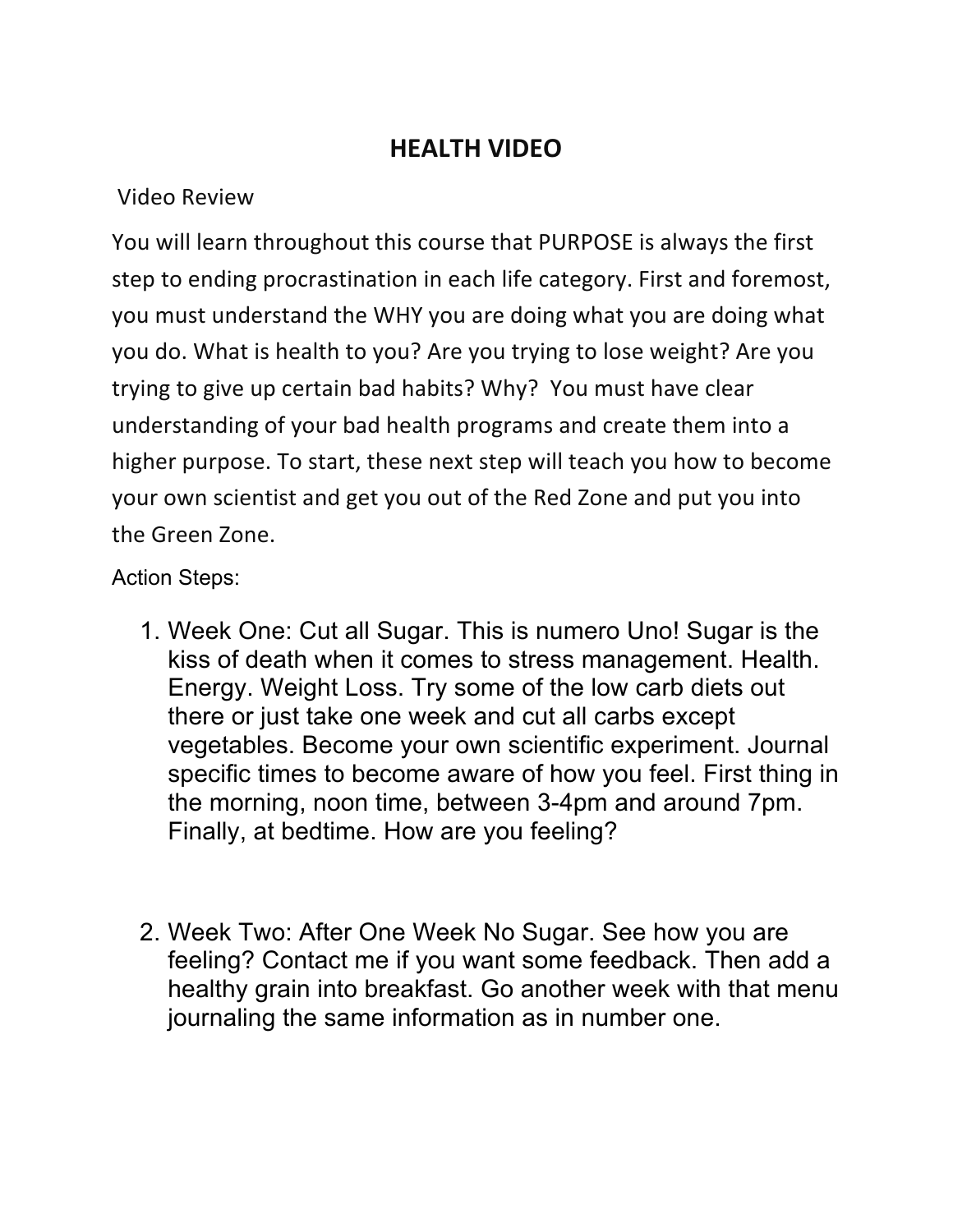- 3. Week Three: After One Week with Morning Grain. Again, how are you feeling? If you are not having any of the symptoms of the unmanaged stress response, then add a healthy grain at lunch and go another week with the same process as the previous steps.
- 4. Week Four: Now you have YOUR Diet. Now what you will need is to turn this into a livable platform for life. Add a RE-FEED Day. This is when you follow you regular menu up to Lunch. After that you can eat whatever you

please. I have been cheating for three decades and it is one of the greatest secrets for permanent weight loss. NO RULES. The next day get back on your menu.

- 5. Negative Feedback Loop. While developing YOUR Diet if while adding in a carb causes the negative feedback from the unmanaged stress response, simply go to the menu before the addition of the carb, this is YOUR Diet.
- 6. Must Do # 1. You must eat every 3 hours to manage the stress response.
- 7. Must Do # 2. You must eat small amounts of proteins and healthy fats in every meal. This is key for the body to manage the stress and have the ability to recuperate.
- 8. Must Do # 3. It is essential to manage the High Stress Point at 3-4 pm time slot. If this is done you will not crave carbs at night. If you fail...well you know. I recommend if you are not